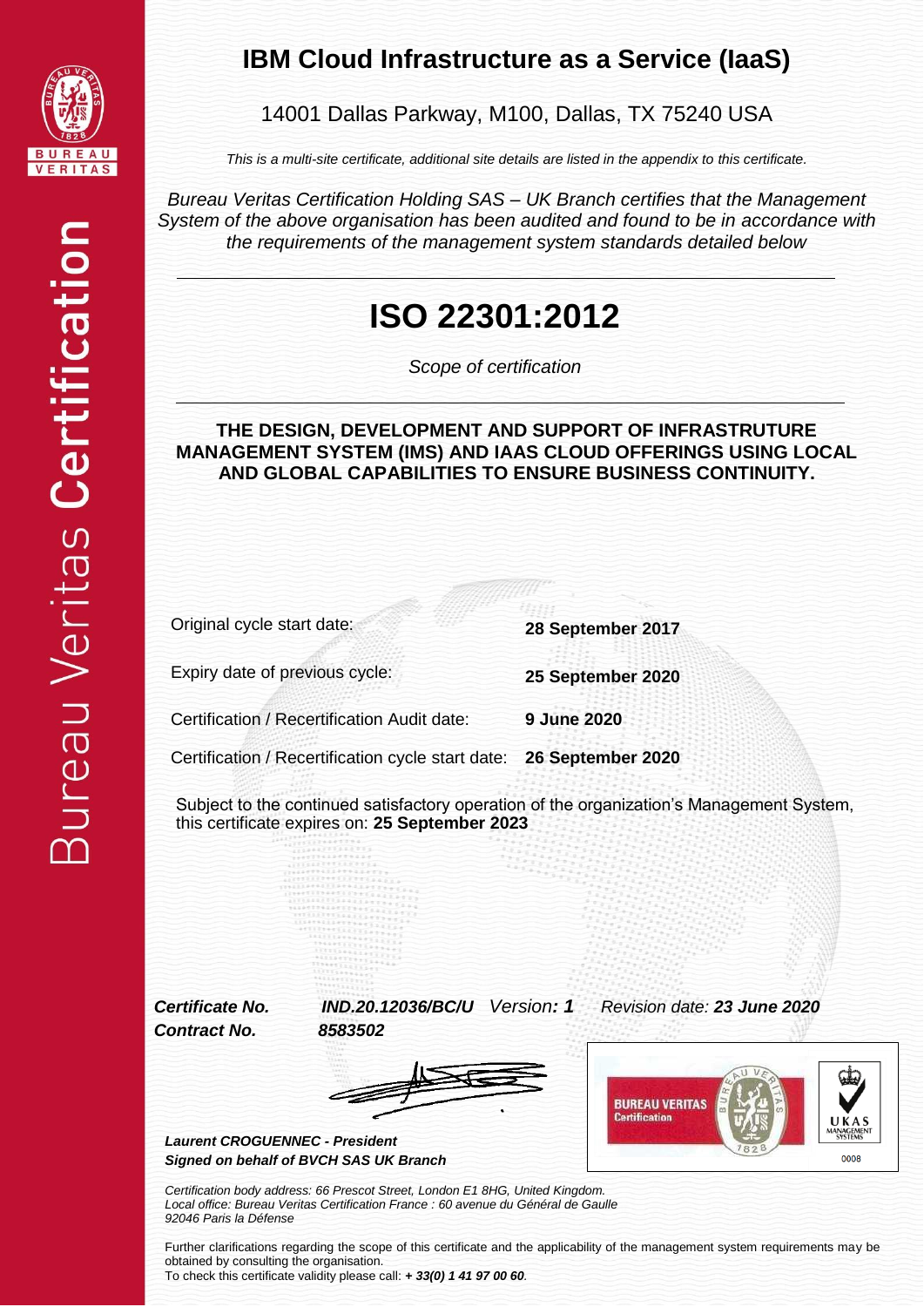

### **Appendix**

#### **IBM Cloud Infrastructure as a Service (IaaS)**

### **ISO 22301:2012**

*Scope of certification*

**The Design, Development and Support of Infrastruture Management System (IMS) and IaaS Cloud Offerings using Local and Global capabilities to ensure Business Continuity**

| <b>Site Name/Location</b>                                                | <b>Site Address</b>                                                                             |
|--------------------------------------------------------------------------|-------------------------------------------------------------------------------------------------|
| DAL 11 - IBM Cloud Infrastructure as a Service<br>(laaS) - Head Quarters | 14001 North Dallas Parkway, Suite M100, Dallas, TX 75240, USA                                   |
| AMS01 - SoftLayer Technologies Netherlands BV                            | Paul van Vlissingenstraat 16, 1096 BK, Amsterdam, The Netherlands                               |
| AMS03 - SoftLayer Technologies Netherlands BV                            | KPN CyberCenter - Rondebeltweg 62, Almere, 1329BG, The Netherlands                              |
| CHE01 - SoftLayer Technologies Private Limited                           | 226, Red Hills Road, Kallikuppam, Ambattur, Chennai- 600053, Tamil<br>Nadu, India               |
| DAL02 / DAL06 - SoftLayer Technologies, Inc.                             | 1333 N. Stemmons Freeway - Suite 110<br>Dallas, Texas 75207 - USA                               |
| DAL05 - SoftLayer Technologies, Inc.                                     | 4849 Alpha Rd. - Dallas, TX 75244- USA                                                          |
| DAL09 / DAL 08 - SoftLayer Technologies, Inc.                            | 900 Quality Way - Richardson, TX 75081 - USA                                                    |
| DAL10 - SoftLayer Technologies, Inc.                                     | 6431 Longhorn Dr. Irving, TX 75063 - USA                                                        |
| DAL12 - SoftLayer Technologies, Inc.                                     | Room 130 - 907 Security Row - Richardson, TX 75081 - USA                                        |
| DAL13 - SoftLayer Technologies, Inc                                      | 410E Data Hall- Row 4060 - 1649 W. Frankford Rd., Carrollton, TX 75007 -<br><b>USA</b>          |
| FRA02 - SoftLayer Technologies Deutscland<br>GmbH                        | Leonhard - Heisswolf Str 4. Frankfurt am Main, 65936 DE Germany                                 |
| FRA04 - SoftLayer Technologies, Inc.                                     | Building H, Eschborner Landstrasse 100, Frankfurt, Germany                                      |
| FRA05 - SoftLayer Technologies Deutscland<br>GmbH                        | Weissmullerstrasse 40 Frankfurt, Germany                                                        |
| HKG02 - SoftLayer Technologies Hong Kong<br>Limited                      | 33 Chun Choi Street, Yan Hing Industrial Building<br>Tseung Kwan O Industrial Estate, Hong Kong |
| HOU02 - SoftLayer Technologies, Inc.                                     | 855 Greens Parkway - Houston, TX 77067 - USA                                                    |
| LON02 - SoftLayer Technologies UK Limited                                | Fountain Court, Cox Lane Chessington - Greater London, KT9 1SJ United<br>Kingdom                |

*Contract No. 8583502*

*Certificate No. IND.20.12036/BC/U Version: 1 Revision date: 23 June 2020*





QD. **BUREAU VERITAS Certification** UKAS **ANAGE** 0008

*Certification body address: 66 Prescot Street, London E1 8HG, United Kingdom. Local office: Bureau Veritas Certification France : 60 avenue du Général de Gaulle 92046 Paris la Défense*

Further clarifications regarding the scope of this certificate and the applicability of the management system requirements may be obtained by consulting the organisation.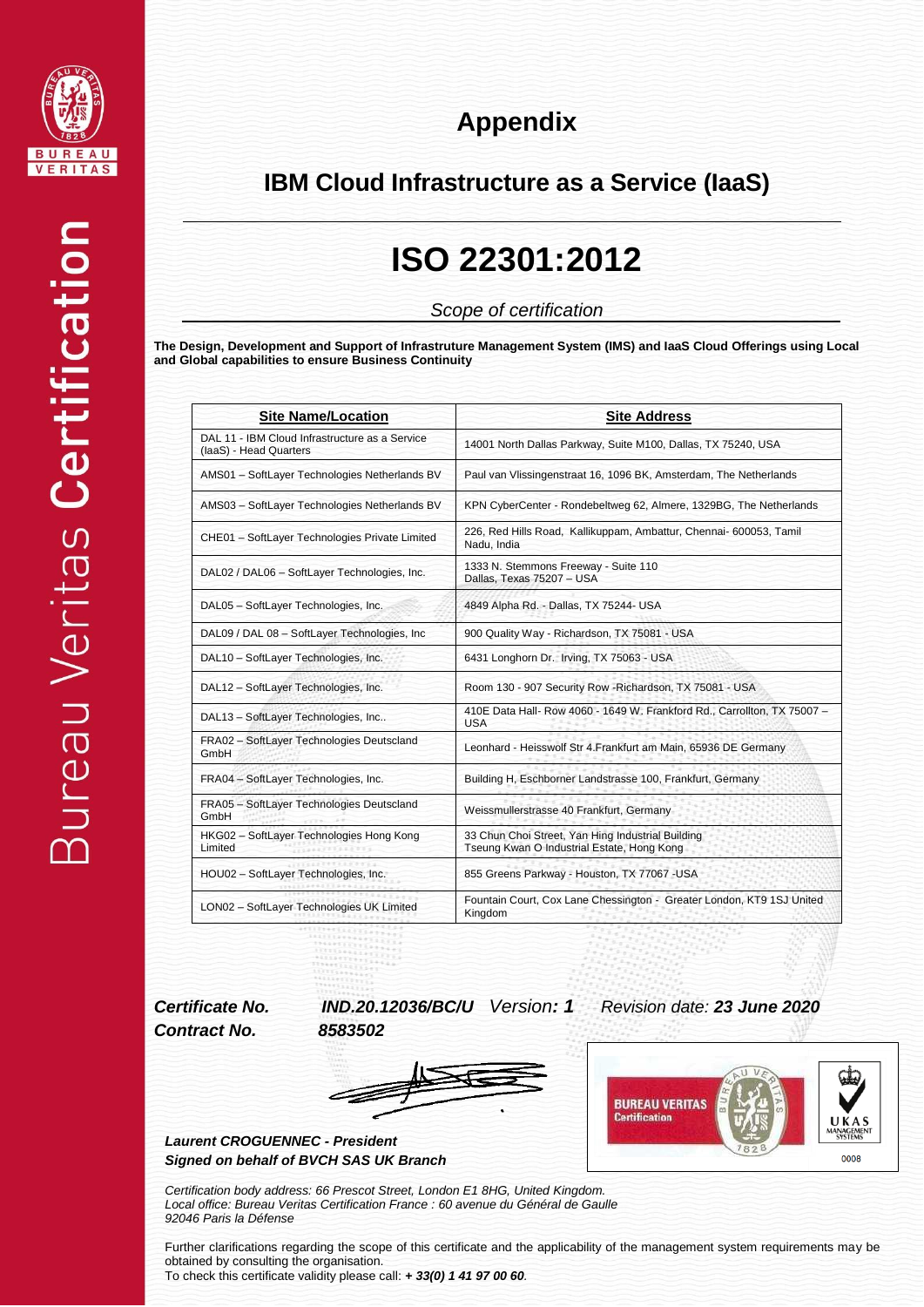

### **Appendix**

#### **IBM Cloud Infrastructure as a Service (IaaS)**

# **ISO 22301:2012**

#### *Scope of certification*

**The Design, Development and Support of Infrastruture Management System (IMS) and IaaS Cloud Offerings using Local and Global capabilities to ensure Business Continuity**

| <b>Site Name/Location</b>                                    | <b>Site Address</b>                                                                                                   |
|--------------------------------------------------------------|-----------------------------------------------------------------------------------------------------------------------|
| LON04 - SoftLayer Technologies UK Limited                    | A57 Cody Technology Park Old, Victor Way, Farnborough GU14<br>0LH, United Kingdom                                     |
| LON05 - SoftLayer Technologies UK Limited                    | SL01 C/O Gyron Internet Campus, Hemel Hempstead, HP2 7EG, United<br>Kingdom                                           |
| LON06 - SoftLayer Technologies UK Limited                    | 12 Liverpool Rd, Trading Estate, Slough, Berkshire, SL1 4QZ, United<br>Kingdom                                        |
| MEX01 - IBM de Mexico Comercializacion y<br><b>Servicios</b> | Carretera Estatal 431 Km 2+200, Parque Tecnologico Inovacion Lote 79,<br>El Marqués, Querétaro, México C.P.: 76246    |
| MIL01 - SoftLayer Technologies Italia S.R.L.                 | c/o CAMPUS DATA4 Group - Via Monzoro 101-105<br>20010 Cornaredo (MI), Italy                                           |
| MON01 - SoftLayer Technologies Canada<br>Corporation         | 2525 Rue Canadien - Drummondville QC, Canada J2C 7W2                                                                  |
| OSA02 - SoftLayer Technologies Japan K.K.                    | 6-1 Saitoaokita Mino-shi, Osaka-fu 562-0029, Japan                                                                    |
| OSL01 - SoftLayer Technologies Norge AS                      | Fet Næringspark - Heiaveien 9 - Fetsund, 1900 Norway                                                                  |
| PAR01 - SoftLayer Technologies France SAS<br>Unipersonnelle  | 7-9 rue Petit - 92582 Clichy, France                                                                                  |
| PAR04 - SoftLayer Technologies France SAS                    | 7-9 rue Petit - 92582 Clichy, France                                                                                  |
| PAR05 - SoftLayer Technologies France SAS                    | 11 Avenue Johannes Gutenberg, 77700 Bailly Romainville, France                                                        |
| PAR06 - SoftLayer Technologies France SAS                    | 6 bis Avenue Gutemberg, 77600 Bussy Saint Georges, France                                                             |
| SAO01 - SoftLayer Technologies do Brasil Ltda                | Rua Presbitero Plinio Alves de Souza, 757 J. Ermida II - Jundiai, SP<br>13212-181 - Brazil                            |
| SAO04 - SoftLayer Technologies do Brasil Ltda                | Estrada dos Rimeiros, 943, Votuparim, Santana do Parnaiba, Brazil                                                     |
| SAO05 - SoftLayer Technologies do Brasil Ltda                | Av. 2 no. 50 Quadra G1, Gleba 1B Parte A Distrito Industrial Benedito<br>Storani, Vinhedo, State of São Paulo, Brazil |
| SEO01 - SoftLayer Technologies Korea Ltd                     | 46, Pangyo-ro 255beon-gil - Bundang-gu - Seongnam-si, Gyeonggi-do,<br>Korea                                           |
| SJC01 - SoftLayer Technologies, Inc.                         | 3105 Alfred St - Santa Clara, CA 95054 - USA                                                                          |
| SJC03 - SoftLayer Technologies, Inc                          | 1100 Space Park Drive - Santa Clara, CA 95054- USA                                                                    |
| SJC04 - SoftLayer Technologies, Inc.                         | 2001 Fortune Drive - San Jose, CA 95131 - USA                                                                         |

# *Contract No. 8583502*

*Certificate No. IND.20.12036/BC/U Version: 1 Revision date: 23 June 2020*





*Laurent CROGUENNEC - President Signed on behalf of BVCH SAS UK Branch*

*Certification body address: 66 Prescot Street, London E1 8HG, United Kingdom. Local office: Bureau Veritas Certification France : 60 avenue du Général de Gaulle 92046 Paris la Défense*

Further clarifications regarding the scope of this certificate and the applicability of the management system requirements may be obtained by consulting the organisation.